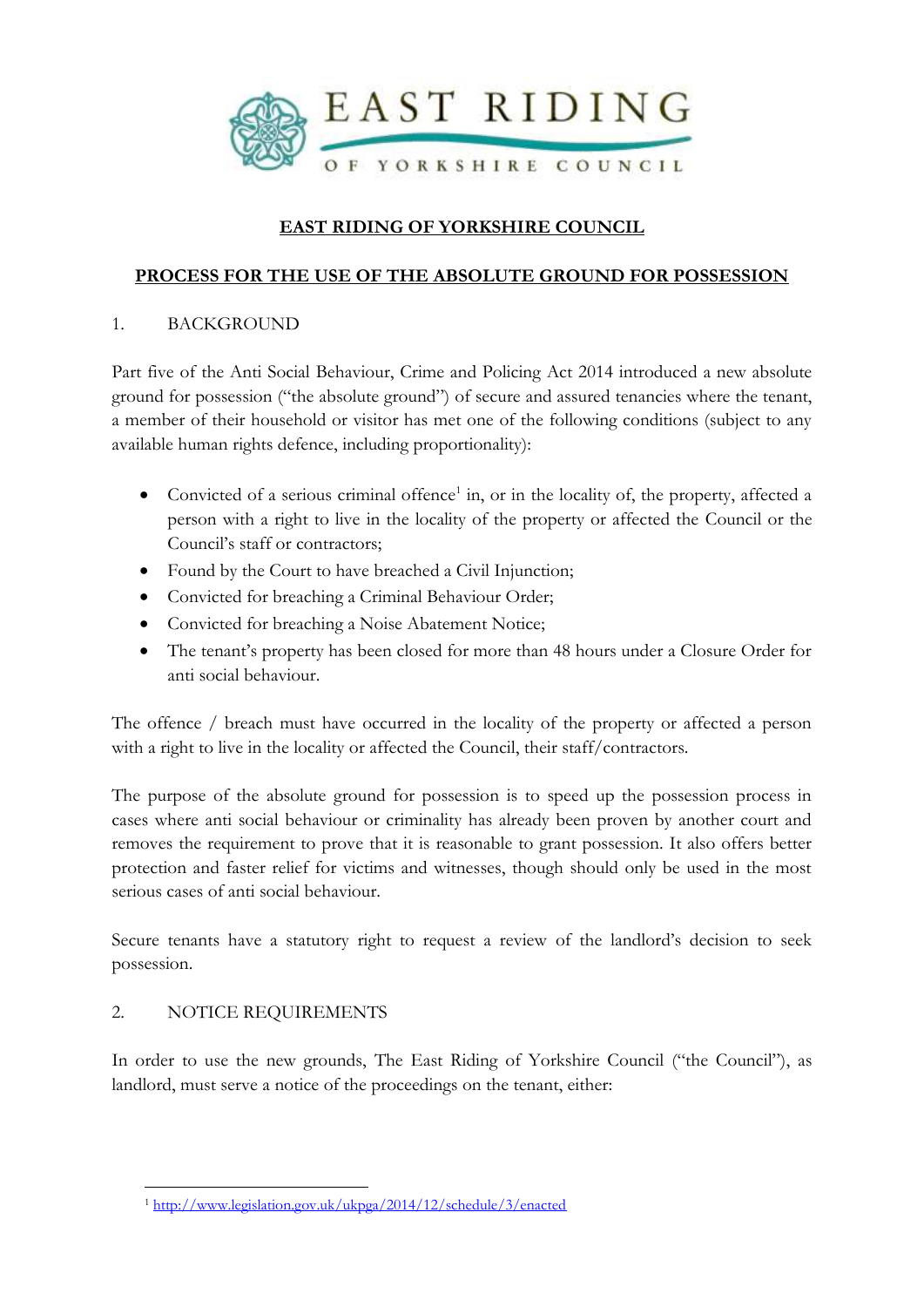- Within 12 months of the relevant conviction or finding of the court being relied on (or if there is an appeal against the finding or conviction, within 12 months of the appeal finally being determined, abandoned or withdrawn), or
- Within three months where the tenant's property has been closed under a Closure Order (or if there is an appeal against the making of a Closure Order, within three months of the appeal being finally determined, abandoned or withdrawn).

The notice will be valid for 12 months.

The notice will include:

- The Council's intention to seek possession under the absolute ground;
- The reasons why the Council is seeking possession;
- Which of the five conditions referred to in section one above the Council proposes to rely on;
- The relevant conviction, finding of the court, or Closure Order the Council proposes to rely on;
- Details of any right that the tenant may have to request a review of the Council's decision to seek possession and the time within which the request must be made;
- Where and how a tenant may seek advice on the notice;
- The date after which possession proceedings may be begun.

If the Council wishes to seek possession on one or more of the existing discretionary grounds as well, the notice must also specify and give details of these grounds.

A notice issued on the absolute ground for possession will only be issued following approval from a Principal Housing Management Officer. .

# 3. REVIEW PROCEDURE

The review procedure is attached at Appendix 1.

Tenants have a statutory right to request a review of the Council's decision to seek possession under the absolute ground and may be accompanied by a representative. The tenant and local authority may call witnesses. The review will be conducted by a Senior Officer of the Council who has not been involved in the original decision and he/she will be senior to the officer who took that decision. Under normal circumstances the review will be conducted by the Head of Housing, Transportation and Public Protection or in his absence the Director of Communities and Environment.

- The request for a review must be made to the Council within seven days of the notice to seek possession being served on the tenant;
- The Head of Housing, Transportation and Public Protection or in his absence the Director of Communities and Environment, will conduct the review;
- The review will be completed before the end of the notice;
- The officer conducting the review will inform the tenant of their decision in writing;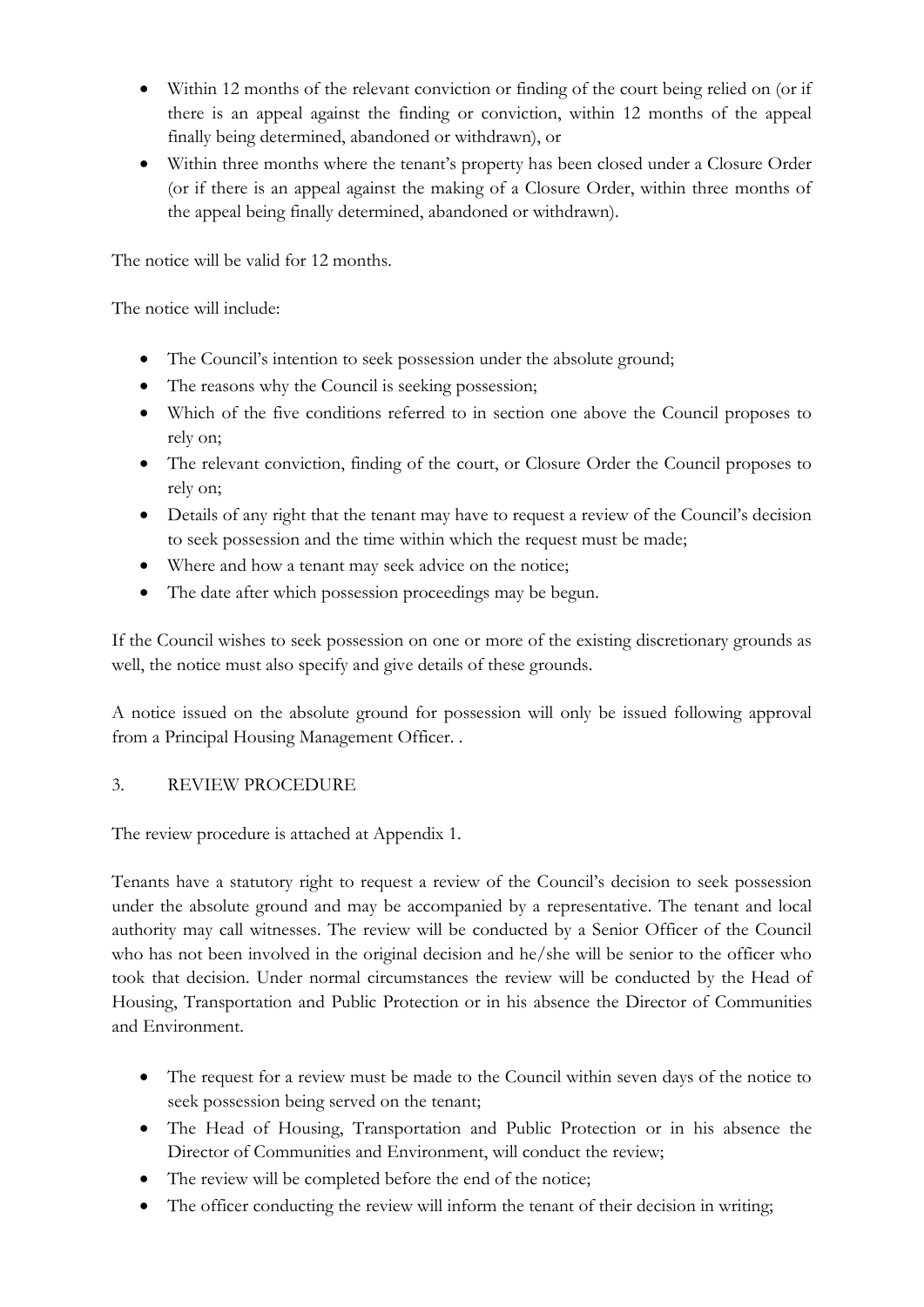- If the decision is to confirm the original decision to seek possession, the officer conducting the review will include the reasons behind their decision when writing to the tenant;
- If the review determines that the absolute ground should not be used, the officer conducting the review will notify the tenant of the decision in writing.
- 4. MATTERS TO BE TAKEN INTO ACCOUNT WHEN CONDUCTING THE REVIEW
	- Has the tenant, a member of their household or visitor met one of the following conditions:
		- Being convicted of a serious criminal offence<sup>2</sup> in, or in the locality of, the property, affected a person with a right to live in the locality of the property or affected the Council or the Council's staff or contractors;
		- Being found by the Court to have breached a Civil Injunction;
		- Being convicted for breaching a Criminal Behaviour Order;
		- Being convicted for breaching a Noise Abatement Notice;
		- The tenant's property has been closed for more than 48 hours under a Closure Order for anti social behaviour.
	- If yes, did the offence / breach occur in the locality of the property or affected a person with a right to live in the locality or affected the Council, their staff/contractors.
	- If yes, has the tenant raised any human rights defence, including proportionality, which the officer conducting the review feels will meet the high threshold of being 'seriously arguable' established by the Supreme Court.
	- If no, did the notice contain all the required information.
	- If yes, was the notice served within the correct time periods set out in section two.
	- If yes, the officer conducting the review will instruct the Head of Legal Services to apply to the court for possession under the absolute ground.

If the officer conducting the review is satisfied that any of the above criteria was not met, or the tenant has raised a human rights defence that will meet the 'seriously arguable' threshold, possession under the absolute ground must not be sought.

# 5. COURT HEARING AND DEFENCES

- The Council will apply to the court for possession under the absolute ground no sooner than seven days and no later than 28 days after the serving of the notice;
- Tenants may raise any available human rights defence, including proportionality, against possession proceedings under the absolute ground;
- The court will consider whether such a defence meets the high threshold of being 'seriously arguable' established by the Supreme Court;

 $\overline{a}$ <sup>2</sup> <http://www.legislation.gov.uk/ukpga/2014/12/schedule/3/enacted>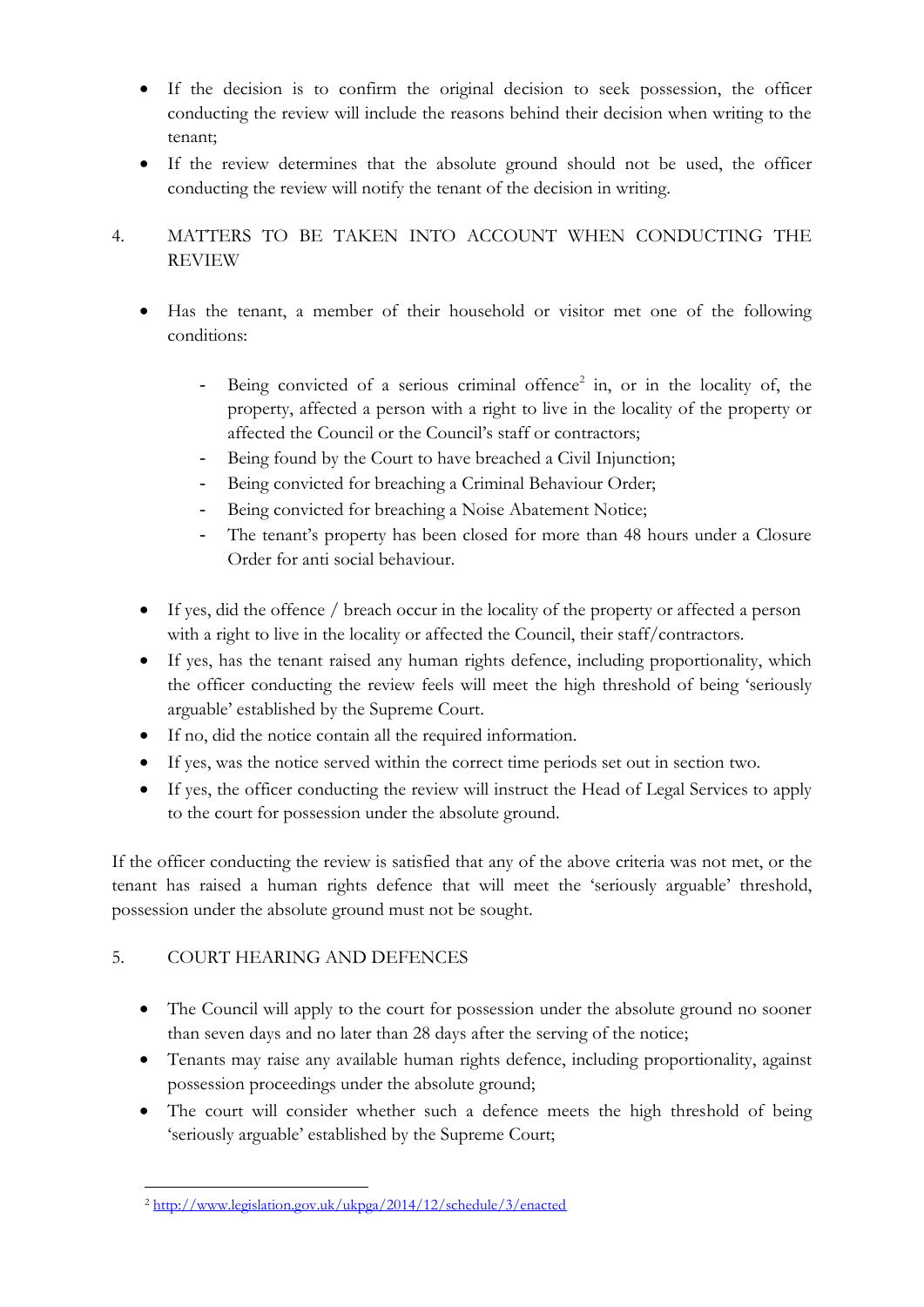- Subject to any available human rights defence raised by the tenant, the court must grant an Order for possession where the Council has followed his procedure.
- The court may not postpone the giving up of possession to a date later than 14 days after the making of the Order unless exceptional hardship would result, in which case it may be postponed for a period no longer than six weeks.